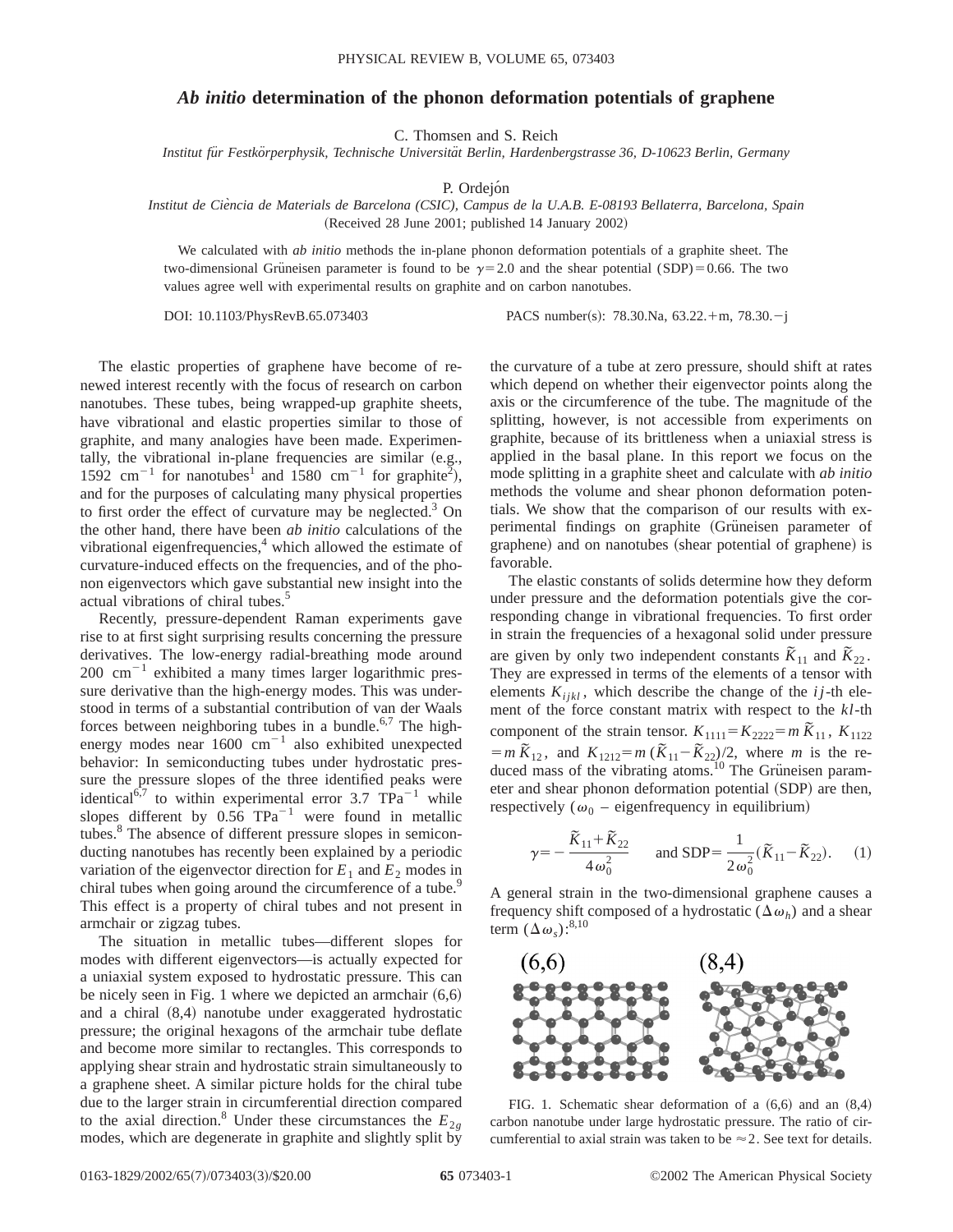$$
\frac{\Delta \omega}{\omega_0} = \frac{\Delta \omega_h}{\omega_0} \pm \frac{1}{2} \frac{\Delta \omega_s}{\omega_0} = \gamma^{2D} (\varepsilon_{xx} + \varepsilon_{yy}) \pm \frac{1}{2} SDP (\varepsilon_{xx} - \varepsilon_{yy}),
$$
\n(2)

where  $\varepsilon_{xx}$  and  $\varepsilon_{yy}$  are the strains in *x* and *y* direction, respectively. We determined  $\gamma^{\text{2D}}$  and the SDP of graphene according to Eq.  $(2)$  by an *ab initio* calculation of the phonon frequencies in strained and unstrained graphene. We compare our results to hydrostatic pressure experiments on graphite<sup>11</sup> which yield the Grüneisen parameter of graphite and to hydrostatic pressure measurements on carbon nanotubes<sup>8</sup> which allowed an estimate of the shear deformation potential of graphene.

*Ab initio* calculations of graphene were performed using a numerical-atomic-orbital density-functional-theory method implemented in the *SIESTA* code.<sup>12</sup> We worked within the local-density-approximation as parametrized by Perdew and Zunger.<sup>13</sup> Core electrons were replaced by nonlocal, normconserving pseudopotentials, $14$  the valence electrons were described by a linear combination of numerical pseudoatomic orbitals. We used a double- $\zeta$ , singly polarized basis set<sup>15</sup> with cutoff radii for the *s* and *p* orbitals of 5.95 and 7.45 a.u., respectively. *k*-space integration was performed over 840 *k* points; we found it necessary to use a higher density in the  $k_x$  and  $k_y$  directions than for 3D graphite. Real space integrations were performed on a regular grid, the grid spacing corresponding to a plane wave cutoff around 350 Ry. Successful results with this method on carbon nanotubes have been reported elsewhere.<sup>4</sup> The reader is referred to Ref. 12 for details of the method of calculation.

We obtained an equilibrium lattice constant of  $a_0$  $=$  2.468 Å compared to the x-ray value on graphite of 2.462 Å. $^{16}$  The dynamical matrix was found by a finitedifference approach, i.e., calculating the Hellman-Feynman forces for displaced atoms. The phonon deformation potentials were determined by calculating the vibrational frequencies under hydrostatic strain and under shear strain; a general strain can always be decomposed into these two components. Hydrostatic strain was applied by reducing the lattice constant; shear strain was introduced by multiplying the lattice vectors with the traceless tensor

$$
\begin{pmatrix} -\epsilon & 0 \\ 0 & \epsilon \end{pmatrix},
$$

which to first order in strain leaves the volume of the unit cell constant. The so strained unit cell was relaxed until the remaining forces were below 0.02 eV/Å and the eigenfrequencies calculated.

In equilibrium the two degenerate  $E_{2g}$  modes where the carbon atoms vibrate out of phase in the graphene plane, lie at 1624  $\text{cm}^{-1}$  and are equal to within 0.4  $\text{cm}^{-1}$ . The third optical mode, an *A*1*<sup>g</sup>* out-of-plane vibration, has a frequency of 837 cm<sup>-1</sup> and will not be considered further. The  $E_{2g}$ equilibrium frequencies are about 3% higher than the experimental value<sup>2</sup> of 1580 cm<sup>-1</sup> of graphite, a shift which was also found in  $ab$  *initio* calculations of carbon nanotubes<sup>12</sup> and which is not expected to influence the calculated deformation potentials noticeably. Figure 2 shows the dependence



FIG. 2. Dependence of the degenerate high-energy  $E_{2g}$  eigenfrequency of graphene under hydrostatic pressure and the theoretical Grüneisen parameter  $\gamma^{2D}$ . The experimental points of Hanfland *et al.* (Ref. 11) on graphite were converted using a bulk modulus of  $B_a = (1580 \pm 200)$  GPa, the horizontal error bars reflecting the error in  $B_a$ .

of the degenerate  $E_{2g}$  mode frequency under hydrostatic strain of the unit cell, i.e., as a function of  $\Delta a/a_0$ . We find that the frequency of the  $E_{2g}$  mode increases with pressure at a rate which compares excellently with the experimental values of Hanfland *et al.*, which are also shown in the figure. When comparing with experiment one has to make a choice of linear bulk modulus for which somewhat different values have been reported. The open circles in Fig. 2 were converted using  $B_a = -p/(\Delta a/a_0) = (1580 \pm 200)$  GPa, as obtained from x-ray measurements of the lattice constant under hydrostatic pressure.<sup>16</sup> The value is larger than the one given by Ref. 11  $[(1250 \pm 70)$  GPa], but the errors in  $B_a$  are relatively large. From a full potential calculation Boettger<sup>17</sup> derived a value of 1270 GPa. The experimental Grüneisen constant was reported to be slightly pressure dependent with a tendency to decrease with increasing pressure, a result which we do not find in the calculation. Our value for the twodimensional  $\gamma^{2D} = (1/2)d \ln \omega/d \ln a = 2.0$  equals the experimental one ( $\gamma_{\rm exp}^{\rm 2D}$  = 2.0 ± 0.3) (Ref. 11) if the latter is assumed to be linear, or otherwise corresponds to the average  $\bar{\gamma}$  in the range 0 to 10 GPa (Fig. 2). The experimental Grüneisen parameter, of course, is affected by the choice of bulk modulus in the same way as Fig. 2.

Having shown that our volume deformation potential  $\gamma$ agrees well with experiment we now turn to the shear deformation potential. In Fig. 3 we show the results for negative and positive shear strains. It can be seen that the doubly degenerate  $E_{2g}$  mode splits into two with mutually perpendicular eigenvectors. The frequency splitting from Fig. 3 amounts to

$$
\frac{\Delta \omega_s}{\omega_0} = 1.32 \frac{(\varepsilon_{xx} - \varepsilon_{yy})}{2},\tag{3}
$$

where we have ignored a small constant term resulting from numerical inaccuracies. By comparison with Eq.  $(2)$  we find  $SDP = 0.66$  for the shear phonon deformation potential.